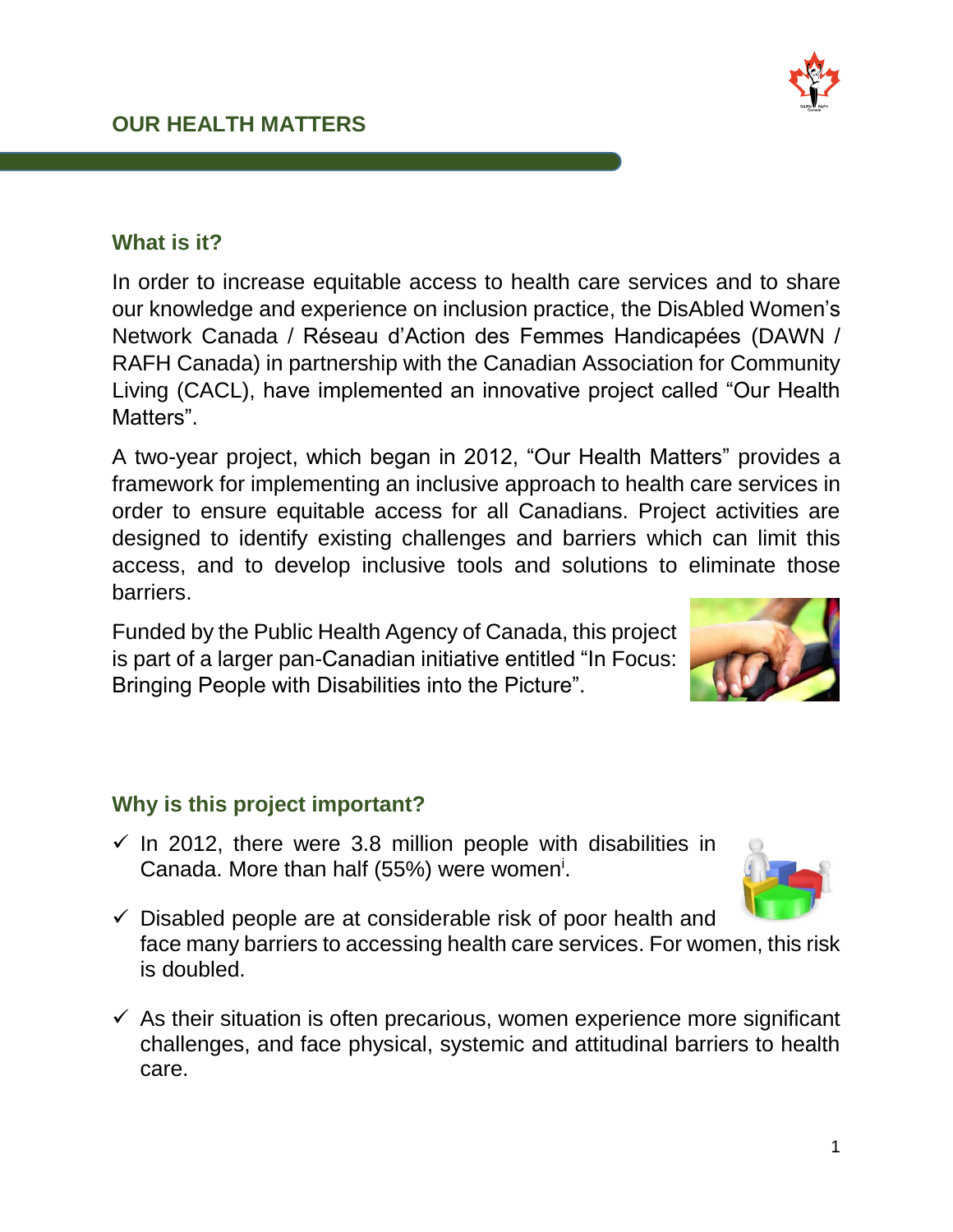2

- $\checkmark$  "The social determinants of health relevant to women with disabilities such as poverty, lack of access to education and employment, lack of accessible and affordable housing, congregated living arrangements resulting in high stress levels and inadequate income supports, put women with disabilities at a significant risk of poor health, acquiring serious health conditions and having limited access to health promotion activities."<sup>ii</sup>
- $\checkmark$  Studies, including the 2013 "Women with Disabilities and Breast Cancer- Screening: An Environmental Scan: Identified Problems, Strategies and Recommended Next Steps" conducted by DAWN-RAFH Canada, show that women with disabilities have difficulty accessing appropriate health care services resulting in negative health consequences.

### **Who is "Our Health Matters" for?**

- $\checkmark$  People with disabilities and chronic illnesses and Deaf people;
- $\checkmark$  Health care and social service providers, managers and leadership as well as researchers, policy makers and curriculum developers in the health and social services sectors.

## **Objectives**

- $\checkmark$  To identify barriers and challenges facing disabled people and Deaf people with regards to access to health care services in general, and to early screening programs for different types of cancer in particular;
- $\checkmark$  To develop training and awareness tools that demonstrate ways in which barriers and obstacles can be decreased or eliminated, and which help improve knowledge of people in the targeted groups.





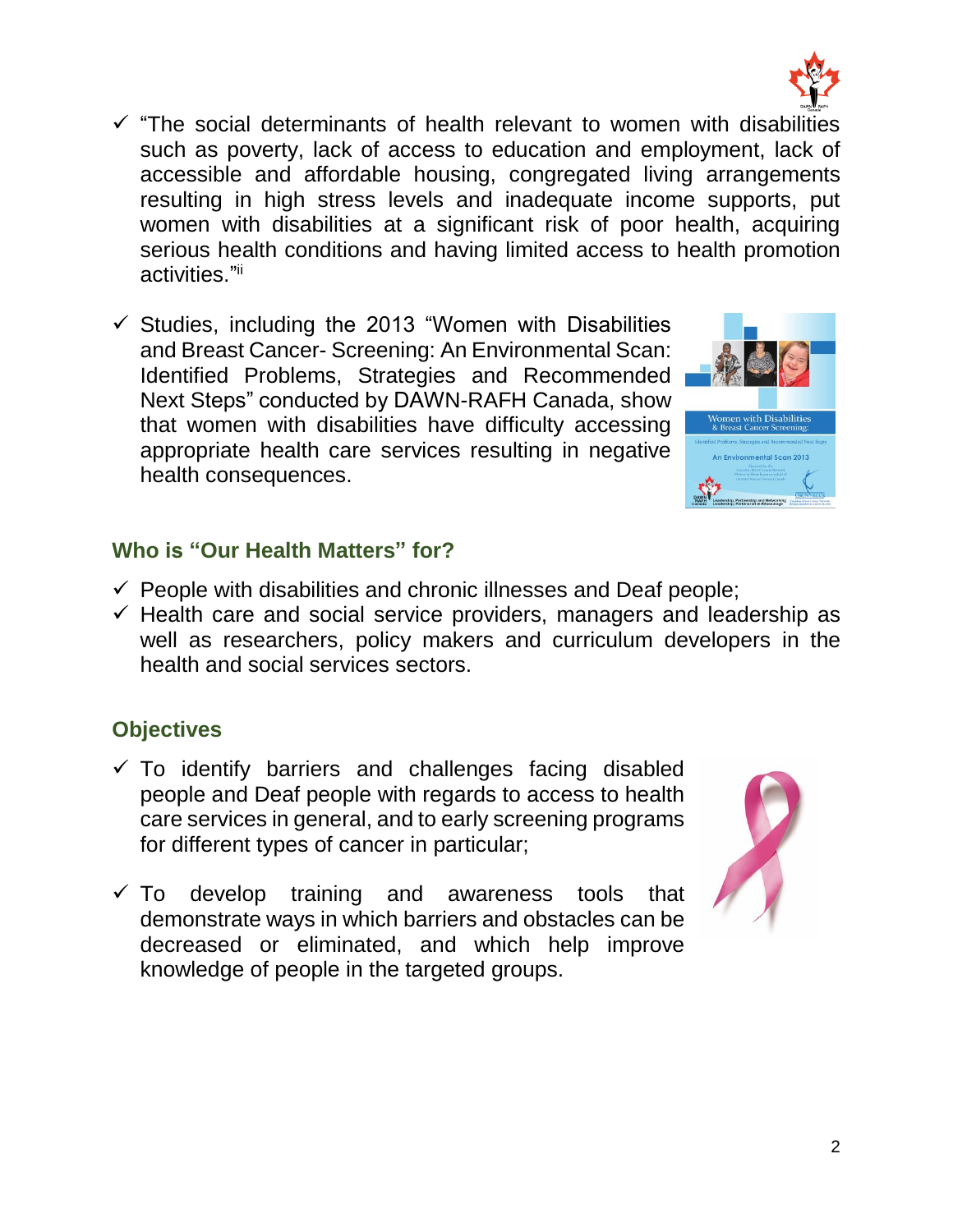

#### **Expected results**

- $\checkmark$  Increase awareness of different health care professionals to barriers that limit access to health care services in general, and of inclusive practices which can eliminate obstacles, so that they are better able to respond to clients with different disabilities;
- $\checkmark$  Increase disabled people's knowledge of rights, health and well-being, and ways in which they can advocate for their rights regarding equitable access to health care.
- $\checkmark$  Augment the ease of access and full accessibility of health care services, especially for early screening programs of different cancers, including breast cancer.

#### **How?**

 $\checkmark$  By developing partnerships: with community and health care organizations;



- $\checkmark$  By conducting site visits to medical institutions that offer early cancer screening programs and assessing their level of accessibility;
- $\checkmark$  By developing educational and promotional tools that enable disabled people and Deaf persons to increase their awareness of their own health and well-being and that encourage the implementation of inclusive practices to eliminate barriers that limit access to equitable health care services;
- $\checkmark$  By offering training workshops to raise awareness of different barriers and identified challenges that limit access to equitable health care services, as well as providing inclusive solutions and practices that can limit or eliminate these barriers.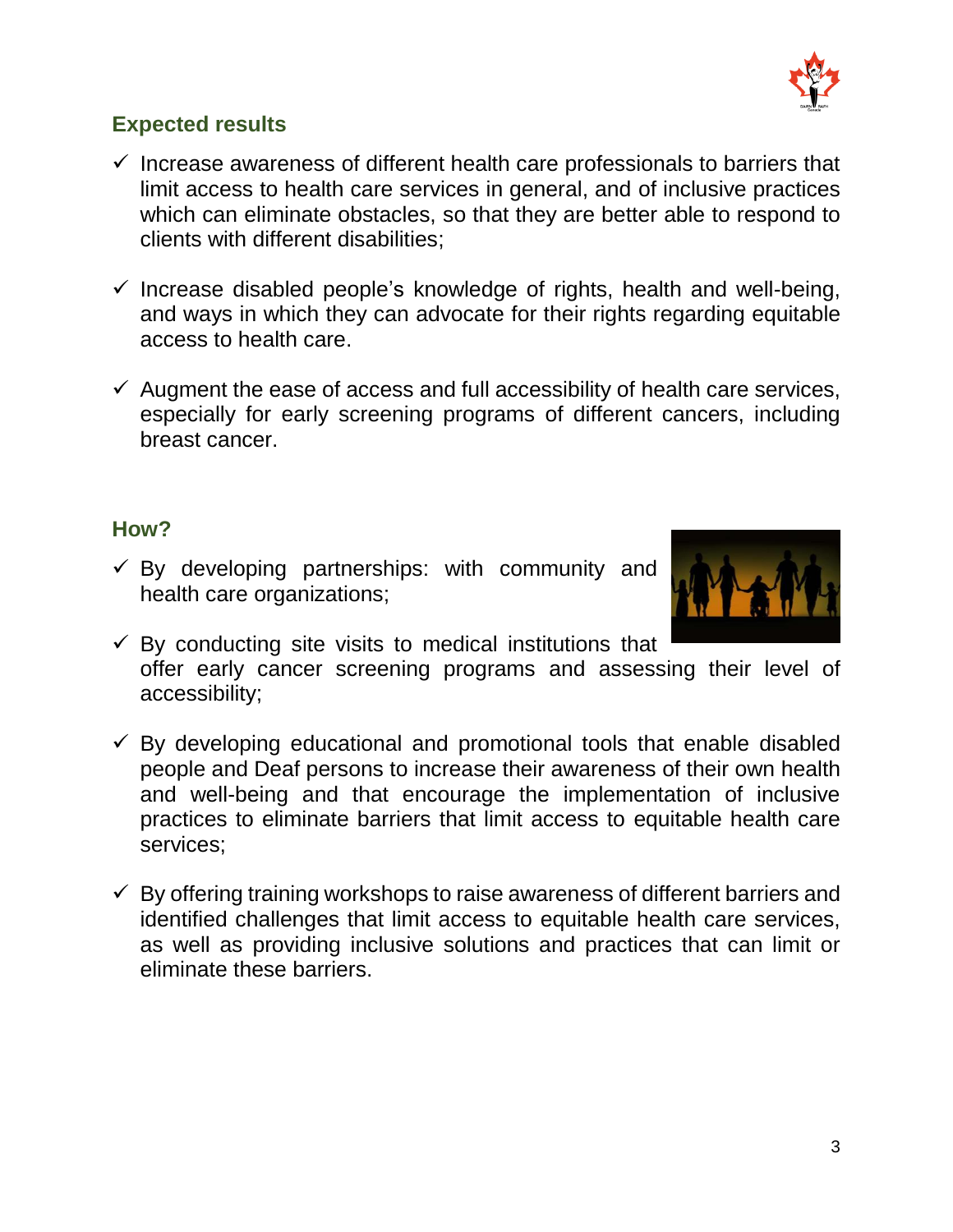

#### **Awareness tools**

The project activities include bilingual awareness and education tools in accessible formats, as well as workshops directed at different target groups.

**Themes discussed in workshops offered for people with disabilities and Deaf people:**

- $\checkmark$  Developing healthy habits;
- $\checkmark$  Challenges and barriers to accessing health care services;
- $\checkmark$  How to get over these barriers in order to get the health care services you need!



#### **Themes discussed in workshops offered for health care providers**

- $\checkmark$  Module 1: Understanding disability
- $\checkmark$  Module 2: Barriers to accessing health care services
- $\checkmark$  Module 3: Towards accessibility
- $\checkmark$  Module 4: Inclusive practices direct intervention and management

#### **Participants' comments**



"Now, I understand better what it means to live with a disability, thanks to this workshop." (*Manager of Healthcare Services)*

"I used to be unaware of the importance of these barriers and challenges in Canada. This will definitely change my practice and

my interventions when dealing with patients with disabilities." *(Medical Doctor)*

"They advise us to go with someone. But when a disabled woman is going with someone, they often talk to the quide (unacceptable attitude)." (*Disabled participant)*

"Access to a healthy life is twice as difficult for disabled people. They are in a vicious cycle of poverty and it's hard for them to access education." (*Representative, local disability organization)*